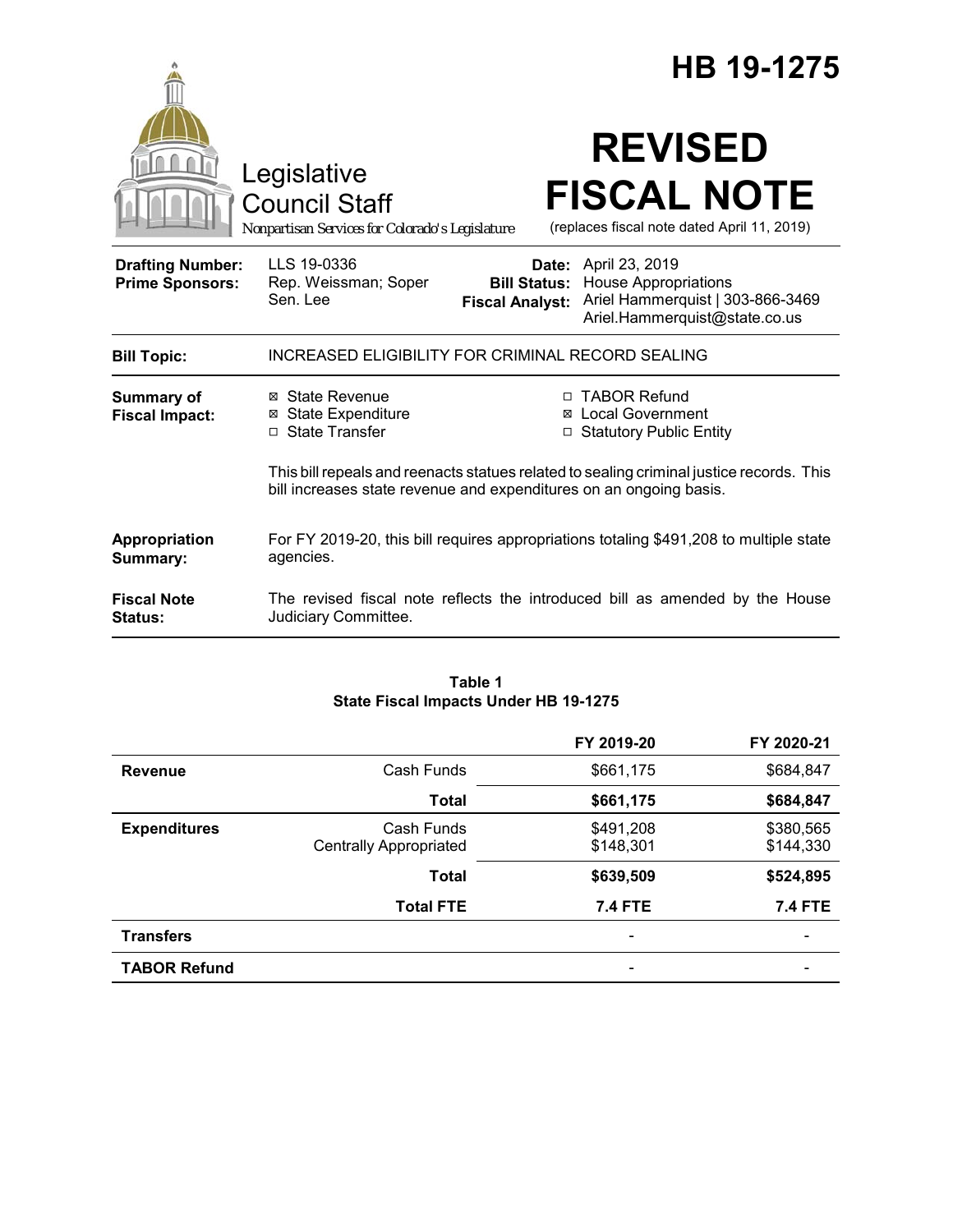# Page 2 **HB 19-1275**

## **Summary of Legislation**

This bill repeals and reenacts statues related to sealing criminal records. This bill creates a simplified record sealing process by allowing a defendant to request to seal criminal records as part of a criminal case when there is a criminal conviction and without requiring the defendant to file a separate civil action. The bill retains the current record sealing provisions for when no charges are filed or for victims of human trafficking, municipal offenses, and posting intimate images of individuals. Criminal justice record sealing is not eligible if the only charges are specified traffic offenses, or for a deferred judgement and sentencing concerning the holder of a commercial driver's license. In addition, criminal justice record sealing is not eligible for a felony crime related to the victims bill of rights offenses. The bill establishes time frames for when specified petty offense, misdemeanor, or felony record sealing requests may be filed. Finally, the district attorney may object to the record sealing request, if that occurs the court will set a hearing to determine whether or not to seal the records.

## **Background and Assumptions**

Between 2014 and 2018, approximately 1,785 petitions were filed to seal criminal conviction cases, or on average, 357 civil cases per year. Under this bill an estimated 65,146 cases annually will be eligible for record sealing. It is assumed that in 10 percent or 6,515 of these cases the defendant will file a motion to seal records. Assuming a 25 percent indigence factor, 4,446 individuals will pay the \$65 filing fee. In addition, 321 of the current civil cases involve defendants who will switch to the new method rather than file in civil court. Assuming a 25 percent indigence factor, 219 individuals will no longer pay the \$224 filing fee.

The fiscal note assumes that the Colorado Bureau of Investigation (CBI) in the Department of Public Safety (DPS) will conduct background checks for all 6,515 of these sealing record requests. It is further assumed that the court will annually order sealing in 90 percent of 5,864 of these cases.

## **State Revenue**

Beginning in FY 2019-20, state cash fund revenue to the DPS and the Judicial Department will increase by \$661,175 in FY 2019-20 and by \$684,847 in FY 2020-21. These impacts are shown in Table 2 and discussed below.

**Fee impact on persons requesting record sealing**. Colorado law requires legislative service agency review of measures which create or increase any fee collected by a state agency. The fee changes in the DPS and Judicial Department are shown below.

**•** *Department of Public Safety.* This bill increases state cash fund revenue in the DPS by \$421,241 in FY 2019-20 and future years for background checks and record sealing fees. This assumes 6,515 background checks will be conducted per year. The current background check fee is \$39.50, which includes \$11.25 for a Federal Bureau of Investigation (FBI) fingerprint based check, which is passed on to that federal agency. In total, \$257,343 is generated from additional background checks deposited into the CBI Identification Unit Cash Fund. Background checks are subject to TABOR; however, the federal portion of this fee revenue (\$73,294 per year) is excluded from the state TABOR limit. The record sealing fee is \$27.95 and is deposited into the CBI Identification Unit Cash Fund. An additional \$163,899 is generated from these fees.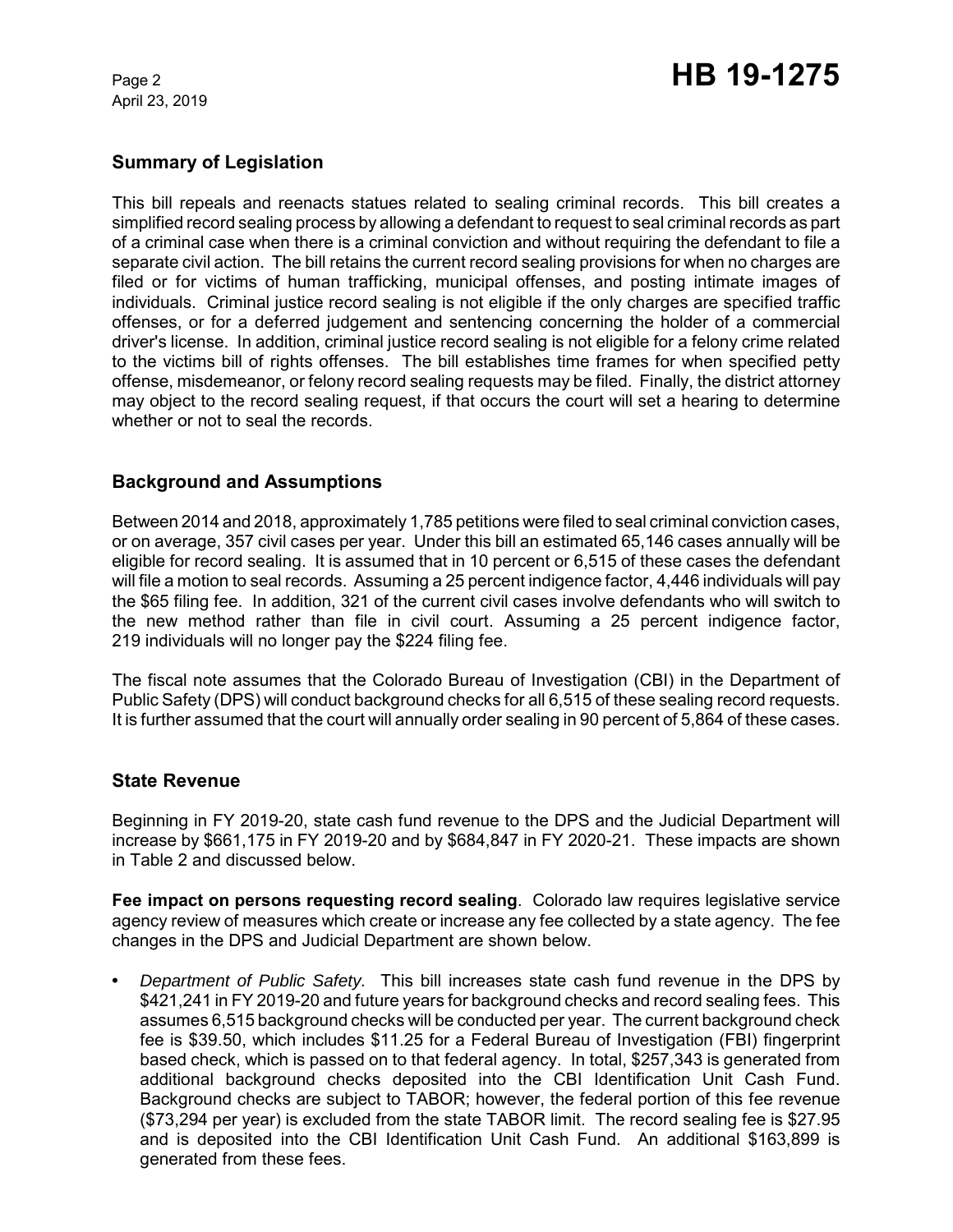**•** *Civil Filing Fee.* On net, this bill increases revenue to the Judicial Department from civil filing fees by \$239,934 in FY 2019-20 and \$263,606 in FY 2020-21, credited to various cash funds and the General Fund. This change includes a decrease in revenue for the current fees for criminal record sealing cases, which will decrease by \$49,056 per year in FY 2019-20 and \$53,984 in FY 2020-21 and future years. The new fees for the simplified criminal justice record sealing process will increase revenue by \$288,990 in FY 2019-20 and \$317,590 in FY 2020-21 and future years. Court fee revenue is subject to TABOR.

|                                       | <b>Proposed</b> | <b>Number</b>           | <b>Total Fee</b> |
|---------------------------------------|-----------------|-------------------------|------------------|
| <b>Type of Fee</b>                    | Fee             | <b>Affected</b>         | Impact           |
| FY 2019-20                            |                 |                         |                  |
| <b>CBI Background Check</b>           | \$28.25         | 6,515                   | \$184,049        |
| FBI Background Check                  | \$11.25         | 6,515                   | \$73,294         |
| <b>CBI Record Sealing Fee</b>         | \$27.95         | 5,864                   | \$163,899        |
| <b>Subtotal - DPS</b>                 |                 |                         | \$421,241        |
| Civil Filing Fee                      | (\$224)         | 219                     | (\$49,056)       |
| Civil Filing Fee (simplified process) | \$65            | 4,446                   | \$288,990        |
| <b>Subtotal - Judicial</b>            |                 |                         | \$239,934        |
|                                       |                 | <b>FY 2019-20 TOTAL</b> |                  |
|                                       |                 |                         |                  |
| FY 2020-21                            |                 |                         |                  |
| <b>Background Check</b>               | \$28.25         | 6,515                   | \$184,049        |
| Federal Pass Through - FBI            | \$11.25         | 6,515                   | \$73,294         |
| <b>CBI Record Sealing Fee</b>         | \$27.95         | 5,864                   | \$163,899        |
| <b>Subtotal - DPS</b>                 |                 |                         | \$421,241        |
| Civil Filing Fee                      | (\$224)         | 241                     | (\$53,984)       |
| Civil Filing Fee (simplified process) | \$65            | 4,886                   | \$317,590        |
| <b>Subtotal - Judicial</b>            |                 |                         | \$263,606        |
|                                       |                 | <b>FY 2020-21 TOTAL</b> | \$684,847        |

#### **Table 2 Fee Impacts Under HB 19-1275**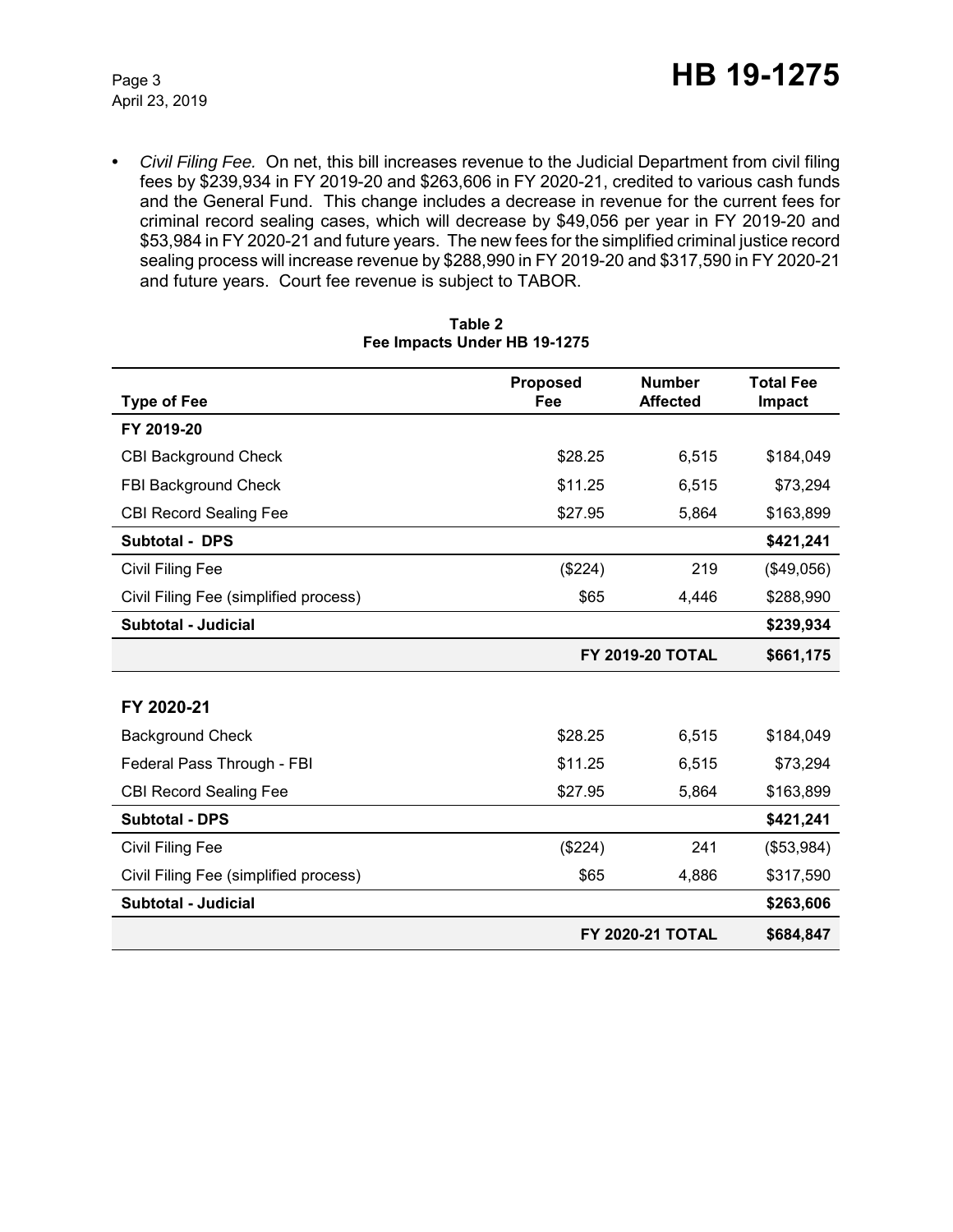## **State Expenditures**

Beginning in FY 2019-20, state expenditures will increase \$639,509 and 7.4 FTE in FY 2019-20 and \$524,895 and 7.4 FTE in FY 2020-21. These impacts in the DPS and the Judicial Department are shown in Table 3 and discussed below.

|                                                    | FY 2019-20 | FY 2020-21 |
|----------------------------------------------------|------------|------------|
| <b>Department of Public Safety</b>                 |            |            |
| <b>Personal Services</b>                           | \$299,877  | \$299,877  |
| <b>Operating Expenses and Capital Outlay Costs</b> | \$70,676   | \$37,755   |
| FBI Pass-Through                                   | \$73,294   |            |
| Centrally Appropriated Costs*                      | \$134,263  | \$130,510  |
| FTE - Personal Services                            | 6.6 FTE    | 6.6 FTE    |
| <b>DPS Subtotal</b>                                | \$578,110  | \$468,142  |
|                                                    |            |            |
|                                                    |            |            |
| <b>Judicial Department</b>                         |            |            |
| <b>Personal Services</b>                           | \$41,898   | \$41,898   |
| Operating Expenses and Capital Outlay Costs        | \$5,463    | \$1,035    |
| Centrally Appropriated Costs*                      | \$14,038   | \$13,820   |
| FTE - Personal Services                            | $0.8$ FTE  | 0.8 FTE    |
| <b>Judicial Subtotal</b>                           | \$61,399   | \$56,753   |
| <b>Total Cost</b>                                  | \$639,509  | \$524,895  |

#### **Table 3 Expenditures Under HB 19-1275**

 *\* Centrally appropriated costs are not included in the bill's appropriation.*

**Department of Public Safety.** This bill increases expenditures from the CBI Identification Unit Cash Fund in DPS by \$578,110 and 6.6 FTE in FY 2019-20 and \$468,142 and 6.6 FTE in FY 2020-21.

**Total FTE 7.4 FTE 7.4 FTE**

- *Personal services.* Beginning in FY 2019-20, DPS will require 1.0 FTE Fingerprint Examiner and 5.6 FTE Data Specialist to process the 6,515 fingerprint background applications.
- *Federal Bureau of Investigation pass-through.* The DPS passes \$11.25 of every application on to the federal government. With 6,515 applications, this equates to \$73,294 per year.
- *Other costs.* The DPS will have various other costs associated with each background check application, including \$6.10 dedicated to equipment maintenance; \$1.55 for print digitization; \$0.88 to access the Colorado Crime Information Center for information pertinent to the background check; and \$0.58 printing and postage costs.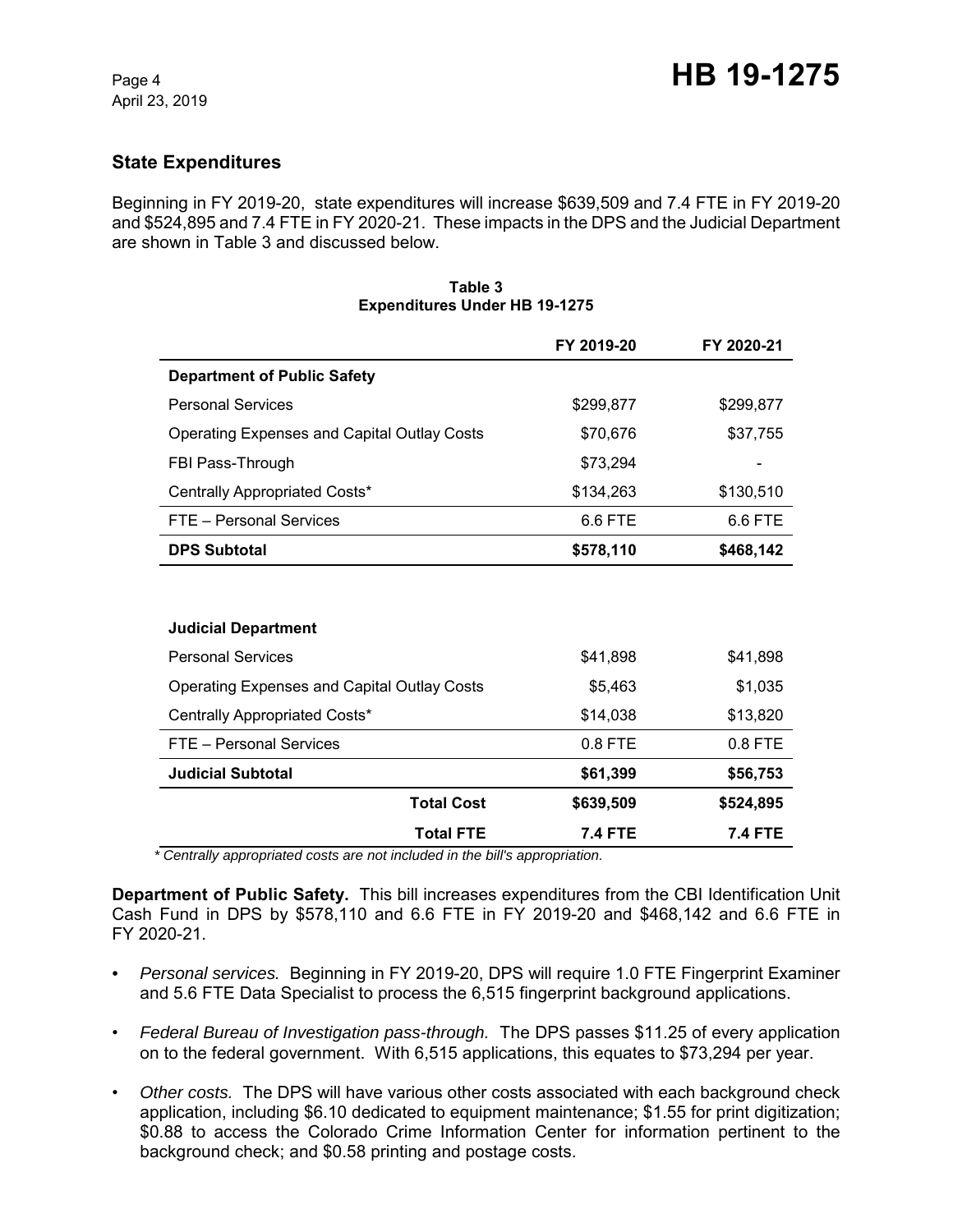**Judicial Department.** The bill increases expenditures from the Judicial Stabilization Cash Fund in the Judicial Department by \$61,399 and 0.8 FTE in FY 2019-20 and \$56,753 and 0.8 FTE in FY 2020-21 and future years. The Judicial Department requires 0.8 FTE judicial officers to handle the increased volume of record sealing.

**Representation for persons who are indigent.** Costs and workload may also increase in the Office of the State Public Defender and the Alternative Defense Council to raise record sealing matters during certain criminal case. It is assumed that these impacts will be addressed through the annual budget process, if necessary

**Centrally appropriated costs.** Pursuant to Joint Budget Committee policy, certain costs associated with this bill are addressed through the annual budget process and centrally appropriated in the Long Bill or supplemental appropriations bills, rather than in this bill. These costs, which include employee insurance and supplemental employee retirement payments, are estimated to be \$148,301 in FY 2019-20 and \$144,330 in FY 2020-21.

## **Local Government**

Overall, this bill is expected to increase local government costs and workload starting in FY 2019-20, as described below. The exact impact to a particular local government will vary by judicial district. These impacts have not been estimated.

**District attorneys.** The bill will increase costs and workload for district attorneys to review case files and attend hearings when there are objections. District attorney offices are funded by counties, with each county in a judicial district contributing based on its population.

**Denver County Court.** The bill increases costs and workload for the Denver County Court, managed and funded by the City and County of Denver to meet the requirements under the bill.

**Criminal record custodians.** Any other local government custodians of criminal records may also see an increase in workload related to the sealing of conviction records.

## **Effective Date**

The bill takes effect August 1, 2019.

## **State Appropriations**

For FY 2019-20, this bill requires the following appropriations:

- \$443,847 to the DPS from the CBI Identification Unit Cash Fund and an allocation of 6.6 FTE, of which \$73,294 is passed through to the federal government as reappropriated funds; and
- \$47,361 from the Judicial Stabilization Cash Fund and an allocation of 0.8 FTE to the Judicial Department.